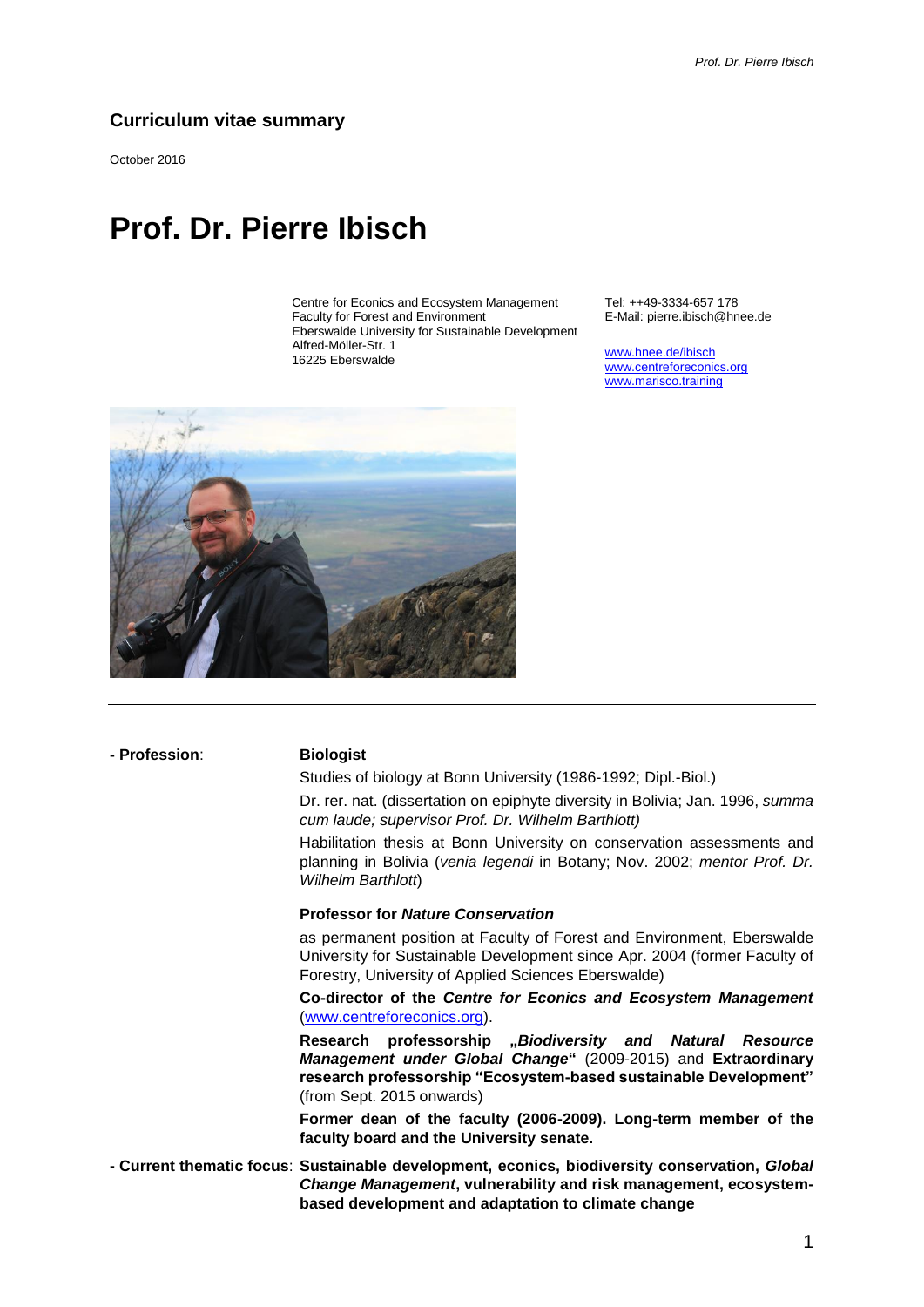**- Research experience**: **In charge of research (& development, and training) projects since 1996** (as researcher of Bonn University, head of Science Fundación Amigos de la Naturaleza, and professor). Fundraising for projects in Eberswalde >3 Mio. € (with FAN/ Bolivia ca. 800.000,-US\$).

> **Co-speaker of the cooperative doctorate programme "Adaptive nature conservation under climate change"** (Potsdam University, Eberswalde University for Sustainable Development, Potsdam Institute for Climate Impact Research; 2009-2013; [http://www.adaptive-conservation.net/\)](http://www.adaptive-conservation.net/).

> **Projects and studies related to conservation science and planning, ecology, ecosystem management, sustainable development, climate change mitigation and adaptation, tropical ecology, biodiversity and botany** (including systematics and taxonomy)

> **Development of applied tools and methods used in project work and (academic) teaching and training** (e.g. vulnerability and risk management – MARISCO; [www.marisco.training\)](http://www.marisco.training/)

**- Teaching experience: Professor for Nature Conservation at Eberswalde University for Sustainable Development, in charge of diverse modules releated to nature conservation, biodiversity, sustainable development; study programmes related to forestry, forest ecosystem management, global change management** (teaching in German, English, Spanish; since 2003).

> **Founding head of novel international M.Sc. programme 'Global Change Management'** (2006-2007)

> **Faculty representative in founding committee establishing a novel master programme on 'Strategic sustainability management'** (in German)

> **Coordinator of university-wide lecture module on sustainable development** (for all first semester students of all Bachelor programmes)

> **International teaching experience, academic course delivery** (e.g. University of Utrecht, Netherlands; University of Prishtina, Kosovo; University of Shkodr, Albania); also for international staff with development organizations (MARISCO method: [www.marisco.training\)](http://www.marisco.training/)

> **Superviser/ evaluator of > 150 theses (Bachelor, Master, Doctorate) (Eberswalde University for Sustainable Development, Universities of Bonn, Göttingen, Potsdam, Kassel, Wageningen).**

> Thesis supervision of students from Bolivia, Brazil, Germany, Cameroon, Colombia, Croacia, Italy, Nepal, Peru, Poland, Portugal, Spain, UK, Venezuela, USA).

### **- Further work experience:**

**Leadership and institutional management/ development:** at Eberswalde University for Sustainable Development: dean of faculty (17 professors); member of the faculty board (incl. vice head); member of the senate; founding head of the international study programme Global Change Management (M.Sc.); active participation in committees and working groups (e.g. internationalisation, accreditation). Founding co-director of the *Centre for Econics and Ecosystem Management*. Head of Science department of the largest conservation NGO in Bolivia (*Fundación Amigos de la Naturaleza*/ CIM, 1997-2003). Co-Chair of Board of *Centre for Econics and Ecosystem Management e.V.*

**Management of international associations and international congresses: Member of the board of directors of the Europe Section of the Society for Conservation Biology** (2005-2007, 2011-2013; chair of Policy Committee, 2007-2008, 2011-2013). *Scientific Committee 1st European Congress on Conservation Biology*, Eger, Ungarn (*Society for*